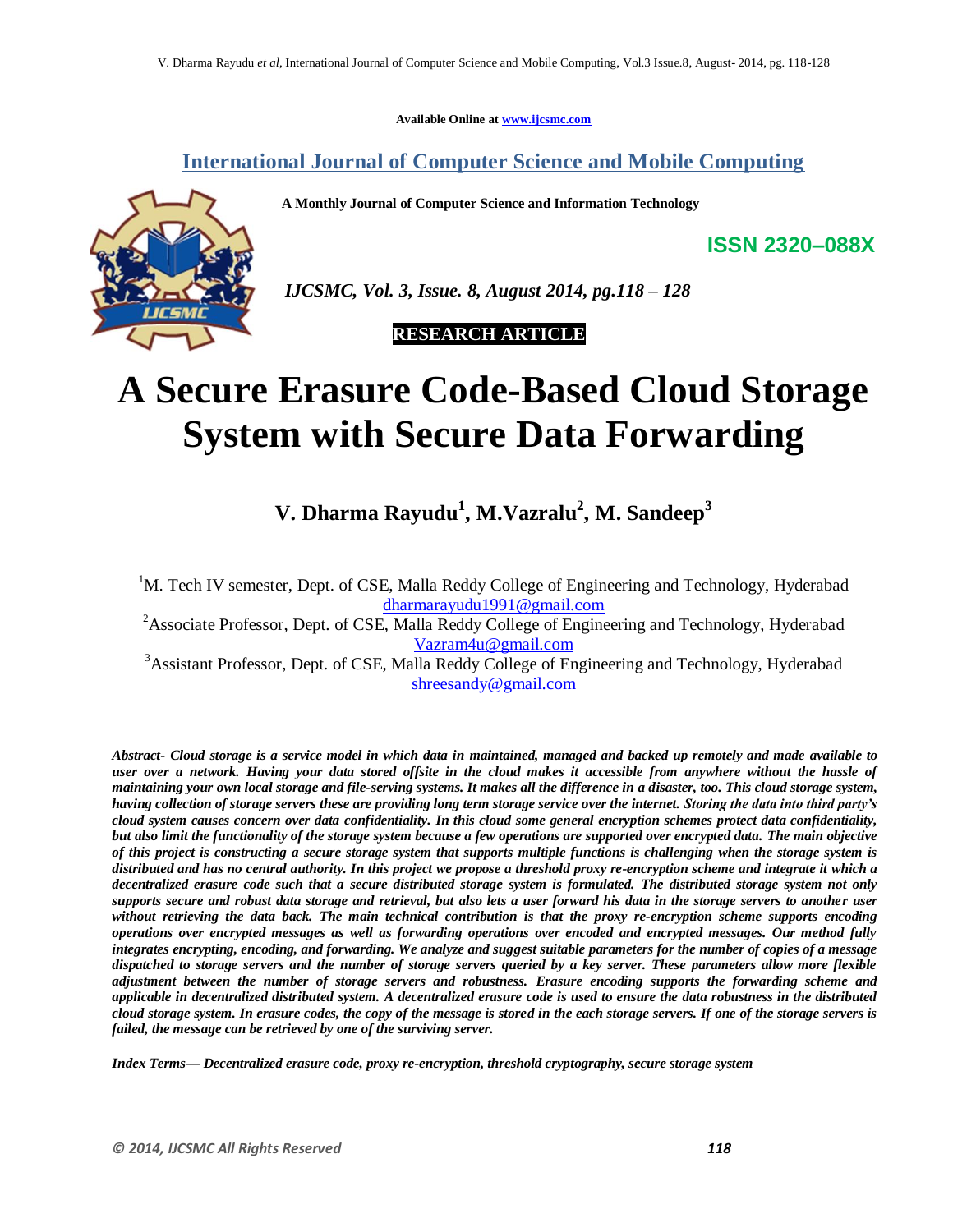## **1. INTRODUCTION**

Cloud storage is an industry term for managed data storage through hosted network (typically Internet-based) service. Several types of cloud storage systems have been developed supporting both personal and business uses. The most basic form of cloud storage allows users to upload individual files or folders from their personal computers to a central Internet server. This allows users to make backup copies of files in case their originals are lost. Users can also download their files from the cloud to other devices, and sometimes also enable remote access to the files for other people to share. Businesses can utilize cloud storage systems as a commercially-supported remote backup solution. Either continuously or at regular intervals, software agents running inside the company network can securely transfer copies of files and database data to third-party cloud servers. Unlike personal data that is generally stored forever, enterprise data tends to quickly grow obsolete and backup systems include retention policies that purse useless data after time limits have passed. Larger companies can also use these systems to replicate large amounts of data between branch offices. Employees working at one site may create new files and have them automatically shared with colleagues in other sites (either locally or in other countries). Enterprise cloud storage systems typically include configurable policies for "pushing" or caching data efficiently across sites. Cloud networks that serve many customers tend to be expensive to build due to the scalability requirements for reliably handling large amounts of data.

Now a Days the high-speed networks and ubiquitous Internet access become available in recent years, many services are provided on the Internet such that users can use them from anywhere at any time. For example, the email service is probably the most popular one. Cloud computing is a concept that treats the resources on the Internet as a unified entity, a cloud. Users just use services without being concerned about how computation is done and storage is managed. In this paper, we focus on designing a cloud storage system for robustness, confidentiality, and functionality. A cloud storage system is considered as a large scale distributed storage system that consists of many independent storage servers.

Data robustness is a major requirement for storage systems. There have been many proposals of storing data over storage servers.

One way to provide data robustness is to replicate a message such that each storage server stores a copy of the message. It is very robust because the message can be retrieved as long as one storage server survives. Another way is to encode a message of k symbols into a codeword of n symbols by erasure coding. To store a message, each of its codeword symbols is stored in a different storage server. A storage server failure corresponds to an erasure error of the codeword symbol. As long as the number of failure servers is under the tolerance threshold of the erasure code, the message can be recovered from the codeword symbols stored in the available storage servers by the decoding process. This provides a tradeoff between the storage size and the tolerance threshold of failure servers. A decentralized erasure code is an erasure code that independently computes each codeword symbol for a message. Thus, the encoding process for a message can be split into n parallel tasks of generating codeword symbols. A decentralized erasure code is suitable for use in a distributed storage system. After the message symbols are sent to storage servers, each storage server independently computes a codeword symbol for the received message symbols and stores it. This finishes the encoding and storing process. The recovery process is the same. Storing data in a third party's cloud system causes serious concern on data confidentiality. In order to provide strong confidentiality for messages in storage servers, a user can encrypt messages by a cryptographic method before applying an erasure code method to encode and store messages. When he wants to use a message, he needs to retrieve the codeword symbols from storage servers, decode them, and then decrypt them by using cryptographic keys. There are three problems in the above straightforward integration of encryption and encoding. First, the user has to do most computation and the communication traffic between the user and storage servers is high. Second, the user has to manage his cryptographic keys. If the user's device of storing the keys is lost or compromised, the security is broken. Finally, besides data storing and retrieving, it is hard for storage servers to directly support other functions. For example, storage servers cannot directly forward a user's messages to another one. The owner of messages has to retrieve, decode, decrypt and then forward them to another user.

*© 2014, IJCSMC All Rights Reserved 119* Hear some of the problem of forwarding data to another user by storage servers directly under the command of the data owner. We consider the system model that consists of distributed storage servers and key servers. Since storing cryptographic keys in a single device is risky, a user distributes his cryptographic key to key servers that shall perform cryptographic functions on behalf of the user. These key servers are highly protected by security mechanisms. To well fit the distributed structure of systems, we require that servers independently perform all operations. With this consideration, we propose a new threshold proxy re-encryption scheme and integrate it with a secure decentralized code to form a secure distributed storage system. The encryption scheme supports encoding operations over encrypted messages and forwarding operations over encrypted and encoded messages. The tight integration of encoding, encryption, and forwarding makes the storage system efficiently meet the requirements of data robustness, data confidentiality, and data forwarding. Accomplishing the integration with consideration of a distributed structure is challenging. Our system meets the requirements that storage servers independently perform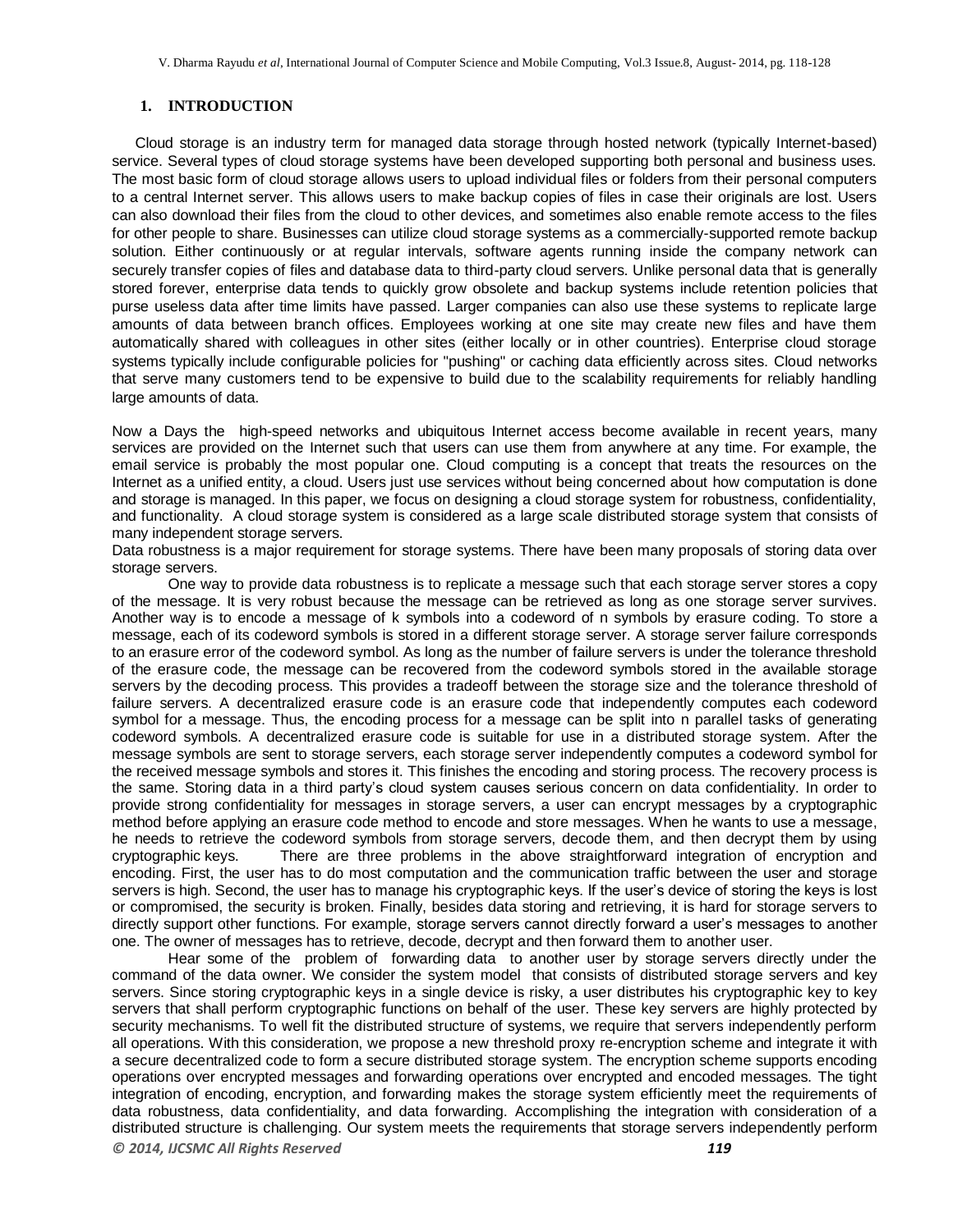encoding and re-encryption and key servers independently perform partial decryption. Moreover, we consider the system in a more general setting than previous works. This setting allows more flexible adjustment between the number of storage servers and robustness.

### **SCOPE OF THE PROJECT:**

Designing a cloud storage system for robustness, confidentiality and functionality. The proxy re-encryption scheme supports encoding operations over encrypted messages as well as forwarding operations over encoded and encrypted messages. To provide data robustness is to replicate a message such that each Storage server stores a copy of the message. It is very robust because the message can be retrieved as long as one storage server survives.

The number of failure servers is under the tolerance threshold of the erasure code, the message can be recovered from the codeword symbols stored in the available storage servers by the decoding process. This provides a tradeoff between the storage size and the tolerance threshold of failure servers.

A decentralized erasure code is an erasure code that independently computes each codeword symbol for a message. A decentralized erasure code is suitable for use in a distributed storage system.

A storage server failure is modeled as an erasure error of the stored codeword symbol.

We construct a secure cloud storage system that supports the function of secure data forwarding by using a threshold proxy re-encryption scheme. The encryption scheme supports decentralized erasure codes over encrypted messages and forwarding operations over encrypted and encoded messages. Our system is highly distributed where storage servers independently encode and forward messages and key servers independently perform partial decryption.

## **2. Related Work**

We concisely review distributed storage systems, proxy re-encryption schemes, and integrity checking mechanisms.

## **2.1 Distributed Storage Systems**

At the early years, the Network-Attached Storage and the Network File System provide extra storage devices over the network such that a user can access the storage devices via network connection. Afterward, many improvements on scalability, robustness, efficiency, and security were proposed . A decentralized architecture for storage systems offers good scalability, because a storage server can join or leave without control of a central authority. To provide robust- ness against server failures, a simple method is to make replicas of each message and store them in different servers. However, this method is expensive as z replicas result in z times of expansion. One way to reduce the expansion rate is to use erasure codes to encode messages . A message is encoded as a code word, which is a vector of symbols, and each storage server stores a code word symbol. A storage server failure is modeled as an erasure error of the stored code word symbol. Random linear codes support distributed encoding, that is, each code word symbol is independently computed. To store a message of k blocks, each storage server linearly combines the blocks with randomly chosen coefficients and stores the code word symbol and coefficients. To retrieve the message, a user queries k storage servers for the stored code word symbols and coefficients and solves the linear system.

## **2.2 Proxy Re-Encryption Schemes**

Proxy re-encryption schemes are proposed by Mambo and Okamoto and Blaze et al. During a proxy re- encryption theme, a proxy server will transfer a cipher text under a public key PKA to a new one under another public key PKB by victimization the re-encryption key RKA->B. The server doesn't recognize the plaintext throughout transformation. Ateniese et al.planned some proxy re- encryption schemes and applied them to the sharing operate of secure storage systems. In this scheme, messages are 1st encrypted by the owner then keep during a storage server.

Once a user desires to share his messages, he sends a re- encryption key to the storage server. The storage server re- encrypts the encrypted messages for the approved user. Thus, their system has information confidentiality and supports the information forwarding operates. Our work more integrates encryption, re-encryption, and cryptography specified storage robust- terra firma is reinforced.

Type-based proxy re-encryption schemes planned by Tang[10] provide a stronger graininess on the granted right of a re encryption key. A user can decide which type of messages and with whom he desires to share during this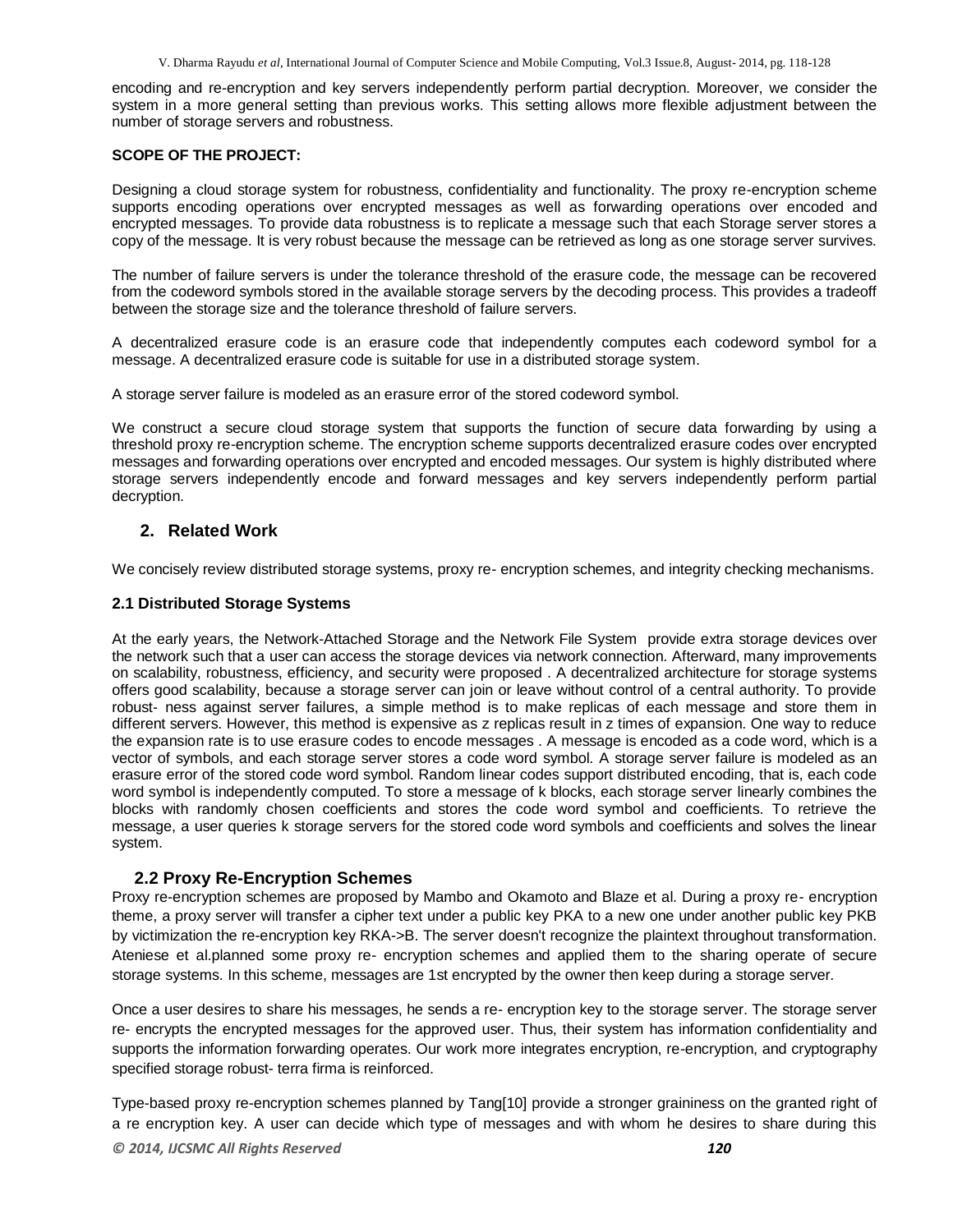reasonably proxy re-cryptography schemes. Key-private proxy re- encryption schemes square measure planned by Ateniese et al.In a key-private proxy re-encryption theme, given a re- encryption key, a proxy server cannot verify the identity of the recipient. This type of proxy re-encryption schemes provides higher privacy guarantee against proxy servers. Though most proxy re-encryption schemes use pairing operations, there exist proxy re-encryption schemes while not pairing.

## **2.3 Integrity Checking Functionality**

Another vital functionality concerning cloud storage is that the perform of integrity checking. When a user stores information into the storage system, he now not possesses the info at hand. The user might want to see whether or not are properly kept in storage servers. The idea of obvious information possession [13] and therefore the notion of proof of storage [14] are planned. Later, public auditability of keep information is addressed in [15]. However all of them consider the messages within the clear text kind.

## **3. PROGRAMMERS DESIGN**

As shown in Fig. 1, our system model consists of users, n storage servers SS1,SS2,...,SSn, and m key servers KS1, KS2,...,KSm. Storage servers give storage services and key servers give key management services. They work severally. Our distributed storage system consists of four phases: system setup, data storage, data forwarding, and data retrieval. These four phases are represented as follows.

Within the system setup section, the system manager chooses system parameters and publishes them. Every user A is assigned a public-secret key try (PKA,SKA). User A distributes his secret key SKA to key servers specified every key server KSi holds a key share SKAi, 1< i < m. The key is shared with a threshold t. In the data storage phase, user A encrypts his message M and dispatches it to storage servers. A message M is decomposed into k blocks m1,m2,...,mk and has an symbol ID. User A encrypts every block mi into a cipher text Ci and sends it to v randomly chosen storage servers. Upon receiving cipher texts from a user, every storage server linearly combines them

with randomly chosen coefficients into a code word image and stores it. Note that a storage server could receive but k message blocks and that we assume that each one storage servers know the value k in advance. In the data forwarding phase, user A forwards his encrypted message with an identifier ID stored in storage servers to user B such that B can decrypt the forwarded message by his secret key. To do so, A uses his secret key SKA and B's public key PKB to reckon a re-encryption key RKID A->B so sends RKID A->B to all or any storage servers. Every storage server uses the re-encryption key to re-encrypt its code word image for later retrieval requests by B. There- encrypted code word symbol is the mixture of cipher texts below B's public key. So as to tell apart reencrypted code word symbols from intact ones, we tend to decision them original code word symbols and reencrypted code word symbols, severally.

Within the information retrieval section, user A requests to retrieve a message from storage servers. The message is either keeps by him or forwarded to him. User A sends a retrieval request to key servers. Upon receiving the retrieval request and executing a correct authentication method with user A, every key server KSi requests u randomly chosen storage servers to induce code word symbols and will partial decryption on the received code word symbols by using the key share SKAi. Finally, user A combines the part decrypted code word symbols to get the initial message M.*System recovering. When a storage server fails, a new one is added. The new storage server queries k on the market storage servers linearly combines the received code word symbols as a replacement one and stores it. The system is then recovered.*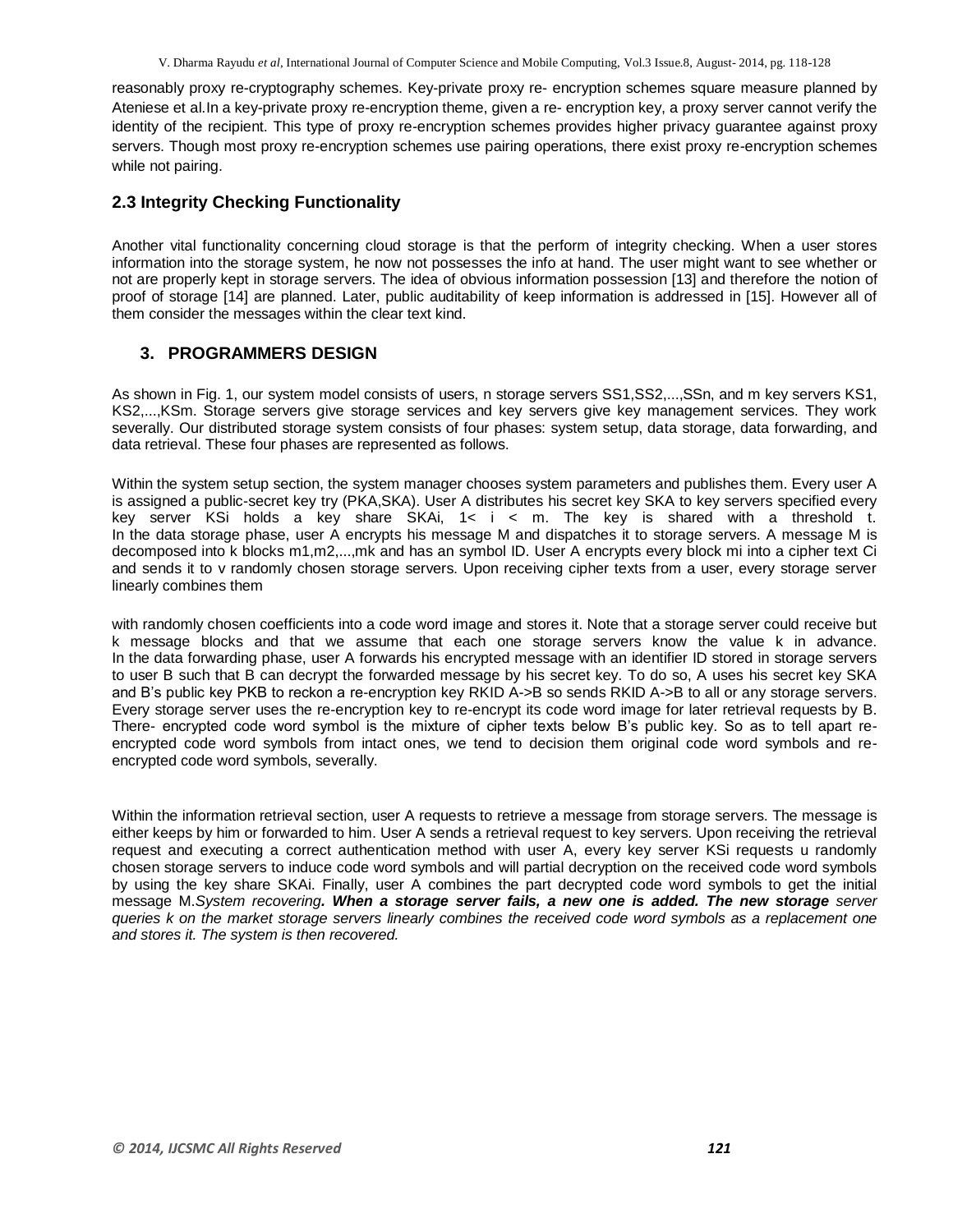

Fig. 1. A general system model of our work.

## **Threat Model**

We consider data confidentiality for both data storage and data forwarding. In this threat model, an attacker wants to break data confidentiality of a target user. To do so, the attacker colludes with all storage servers, non target users, and up to  $(t - 1)$  key servers. The attacker analyzes stored messages in storage servers, the secret keys of non target users, and the shared keys stored in key servers. Note that the storage servers store all re-encryption keys provided by users. The attacker may try to generate a new re-encryption key from stored re-encryption keys. We formally model this attack by the standard chosen plaintext attack1 of the proxy re-encryption scheme in a threshold version, as shown in Fig. 2.

| Challenger                                                                    | Attacker                                |  |  |                          |  |  |
|-------------------------------------------------------------------------------|-----------------------------------------|--|--|--------------------------|--|--|
|                                                                               | parameters                              |  |  |                          |  |  |
| setup phase                                                                   | target user T                           |  |  |                          |  |  |
|                                                                               | $(t-1)$ key shares of $SK_{\tau}$       |  |  |                          |  |  |
| secret key queries (except T)<br>key query phase<br>re-encryption key queries |                                         |  |  |                          |  |  |
|                                                                               |                                         |  |  | (except T to other user) |  |  |
|                                                                               |                                         |  |  |                          |  |  |
|                                                                               | $M_{0}$ , $M_{1}$ , $ID_{0}$ , $ID_{1}$ |  |  |                          |  |  |
| challenge phase                                                               | $Enc(PK_{\text{T}}, ID_{b}, M_{b})$     |  |  |                          |  |  |
| $b \in_R \{0,1\}$                                                             |                                         |  |  |                          |  |  |
| output phase                                                                  | h'                                      |  |  |                          |  |  |
| Attacker wins if $b' = b$                                                     |                                         |  |  |                          |  |  |

Fig. 2. The security game for the chosen plaintext attack.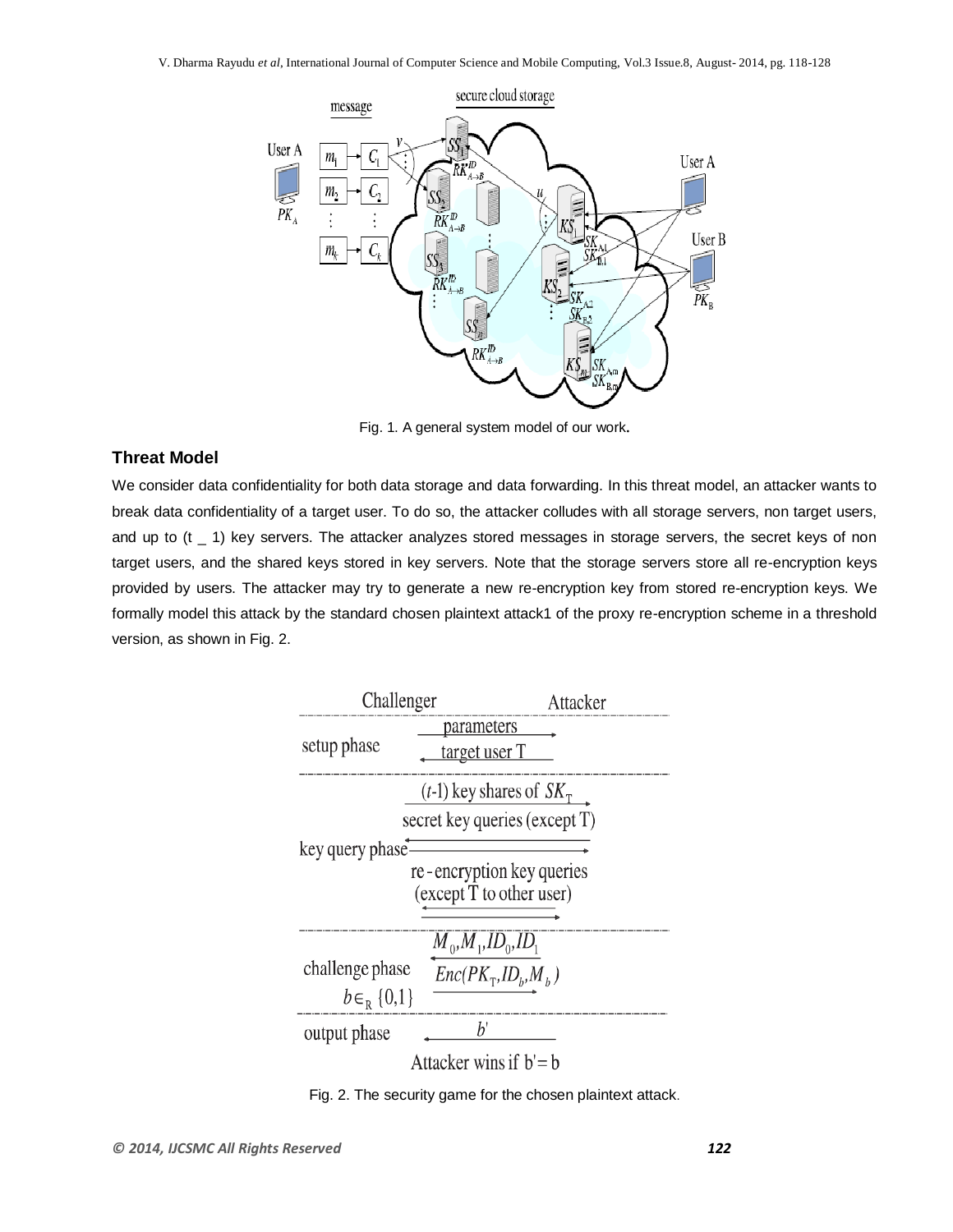#### **Existing System**

General encryption schemes protect data confidentiality, but also limit the functionality of the storage system because a few operations are supported over encrypted data. Storing data in a third party's cloud system causes serious concern on data confidentiality. In the existing system, constructing a secure storage system that supports multiple functions is challenging when the storage system is distributed and has no central authority.

## **DISADVANTAGES OF EXISTING SYSTEM:**

There are three problems in the above straightforward integration of encryption and encoding. First, the user has to do most computation and the communication traffic between the user and storage servers is high. Second, the user has to manage his cryptographic keys. If the user's device of storing the keys is lost or compromised, the security is broken. Finally, besides data storing and retrieving, it is hard for storage servers to directly support other functions. For example, storage servers cannot directly forward a user's messages to another one. The owner of messages has to retrieve, decode, decrypt and then forward them to another user.

## **4. Proposed System**

In the proposed system, we propose a threshold proxy re-encryption scheme and integrate it with a decentralized erasure code such that a secure distributed storage system is formulated.

By using the threshold proxy re-encryption scheme, we present a secure cloud storage system that provides secure data storage and secure data forwarding functionality in a decentralized structure

The distributed storage system not only supports secure and robust data storage and retrieval, but also lets a user forward his data in the storage servers to another user without retrieving the data back.

The main technical contribution is that the proxy re-encryption scheme supports encoding operations over encrypted messages as well as forwarding operations over encoded and encrypted messages. Our method fully integrates encrypting, encoding, and forwarding.

We propose a new threshold proxy re-encryption scheme and integrate it with a secure decentralized code to form a secure distributed storage system. The encryption scheme supports encoding operations over encrypted messages and forwarding operations over encrypted and encoded messages. The tight integration of encoding, encryption, and forwarding makes the storage system efficiently meet the requirements of data robustness, data confidentiality, and data forwarding. Accomplishing the integration with consideration of a distributed structure is challenging. Our system meets the requirements that storage servers independently perform encoding and re-encryption and key servers independently perform partial decryption. Moreover, we consider the system in a more general setting than previous works. This setting allows more flexible adjustment between the number of storage servers and robustness.

#### **Advantages:**

The threshold proxy re encryption scheme supports encoding, forwarding, and partial decryption operations in a distributed way. To decrypt a message of k blocks that are encrypted and encoded to n codeword symbols, each key server only has to partially decrypt two codeword symbols in our system.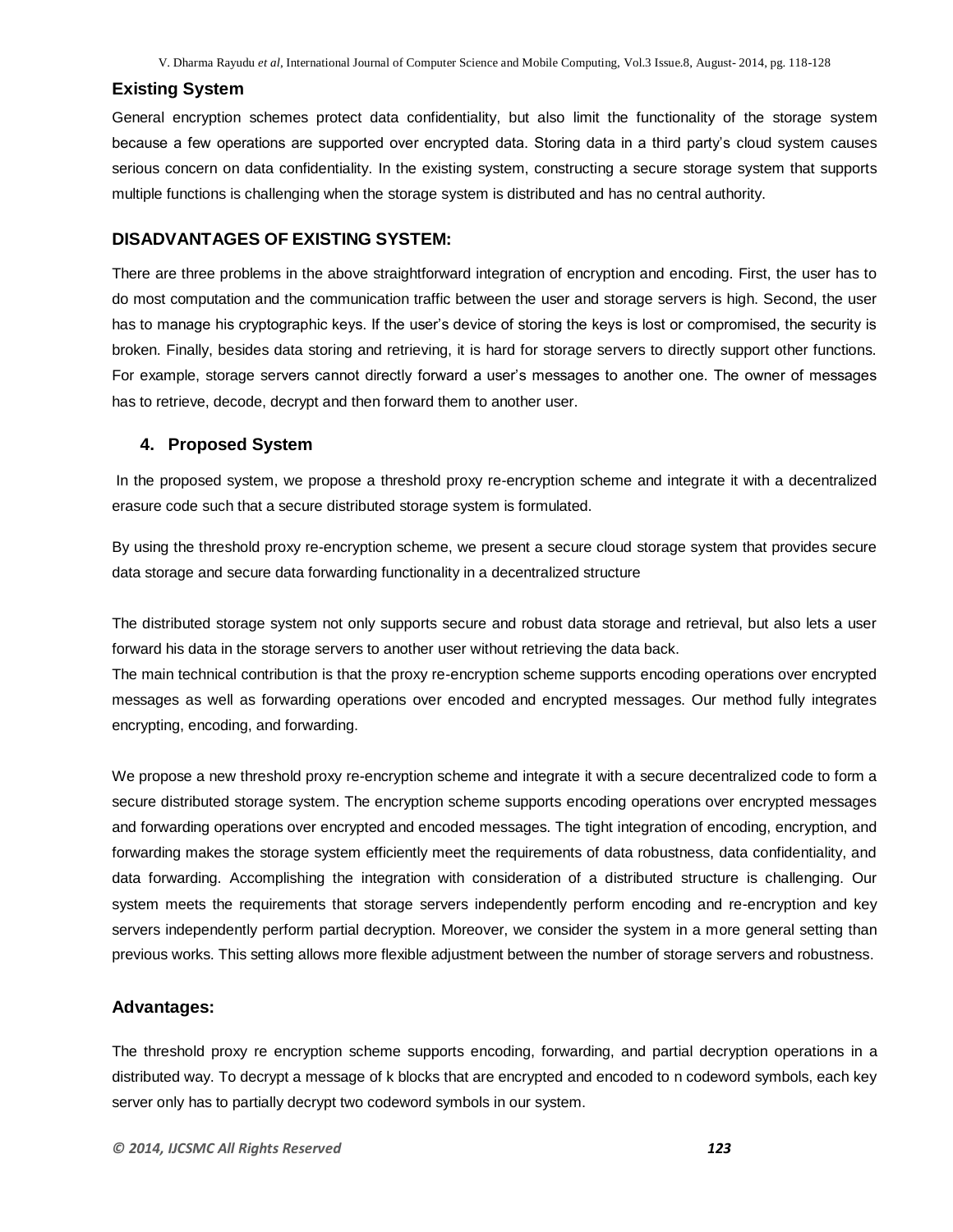V. Dharma Rayudu *et al*, International Journal of Computer Science and Mobile Computing, Vol.3 Issue.8, August- 2014, pg. 118-128

By using the threshold proxy re-encryption scheme, we present a secure cloud storage system that provides secure data storage and secure data forwarding functionality in a decentralized structure.

Moreover, each storage server independently performs encoding and re-encryption and each key server independently perform partial decryption. Our storage system and some newly proposed content addressable file systems and storage system are highly compatible. Our storage servers act as storage nodes in a content addressable storage system for storing content addressable blocks.

**Main Modules:-**

#### **MODULES DESCRIPTION:**

#### **Construction of Cloud Data Storage Module**

This Module deals with the loading of application data into the server and also deals with the registration of new users to the application. It also provides the login feature to the application where the registered users will be able to login into the application and make use of the cloud storage server application.

In cloud login module the user can login his own details. If the user cannot have the account for that cloud system first the user can register his details for using and entering into the cloud system. The Registration process details are Username, E-mail, password, confirm password, date of birth, gender and also the location. After entering the registration process the details can be stored in database of the cloud system. Then the user has to login to give his corrected username and password the code has to be send his/her E-mail. Then the user will go to open his account and view the code that can be generated from the cloud system.

#### **Data Encryption Module**

In Upload Module the new folder can be create for storing the files. In folder creation process the cloud system may ask one question for that user. The user should answer the question and must remember that answer for further usage. Then enter the folder name for create the folder for that user. In file upload process the user has to choose one file from browsing the system and enter the upload option. Now, the server from the cloud can give the encrypted form of the uploading file. File which was being uploaded into the storage server is firstly encrypted and stores the encrypted file along with the key file in the cloud location. It also stores all the details which was being entered while uploading the file.

#### **Data Forwarding Module**

In forward module first we can see the storage details for the uploaded files. When click the storage details option we can see the file name, question, answer, folder name, forward value (true or false), forward E-mail. If the forward column display the forwarded value is true the user cannot forward to another person. If the forward column display the forwarded value is false the user can forward the file into another person. In file forward processes contains the selected file name, E-mail address of the forwarder and enter the code to the forwarder. Now, another user can check his account properly and view the code forwarded from the previous user. Then the current user has login to the cloud system and to check the receive details. In receive details the forwarded file is present then the user will go to the download process.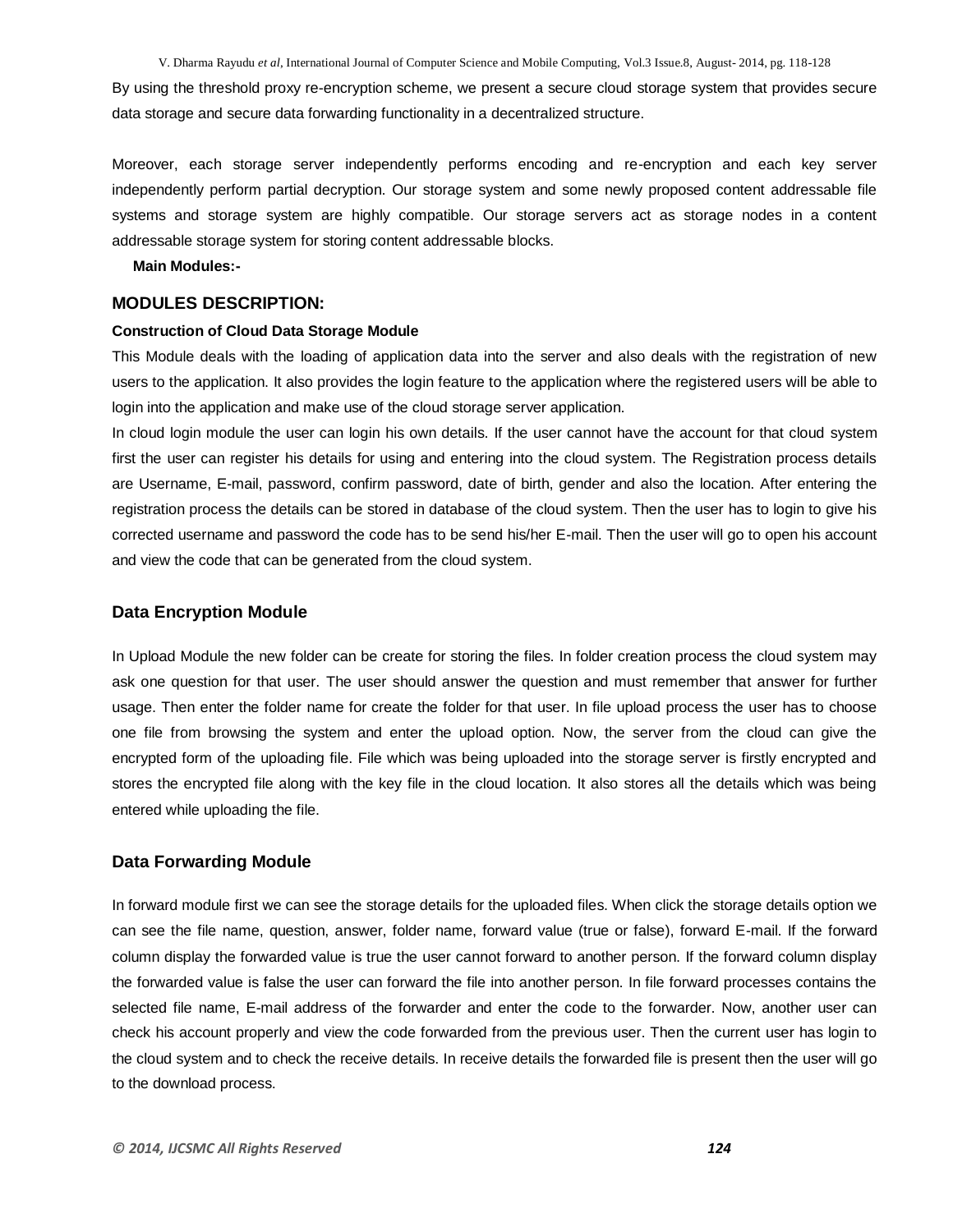#### **Data Retrieval Module**

In Download module contains the following details. There are username and file name. First, the server process can be run which means the server can be connected with its particular client. Now, the client has to download the file to download the file key. In file key downloading process the fields are username, filename, question, answer and the code. Now clicking the download option the client can view the encrypted key. Then using that key the client can view the file and use that file appropriately.

Now enter the code which was sent by application admin while registration. This code is used to download the encrypted key file. Decrypt the encrypted file by giving encrypted key file as input and download the original file.



Fig. 3. A storage system with random linear coding over exponents.

#### **5. Software Requirements Specification**

A software requirements specification is developed as a consequence of analysis. Review is essential to ensure that the developer and customers have the same perception.

Software requirements specification (SRS) is the starting point of the software development activity. The Software Requirements Specification is produced at the culmination of the analysis task. The introduction of the software requirements specification states the goals and objectives of the software, describing it in the context of the computerbased system. The software requirements specification includes an information description, functional description, behavioral description, validation criteria.

#### **Function Requirements**

A functional requirement defines a function of a software system or its component. A function is described as a set of inputs, the behavior, and outputs. Functional requirements may be calculations, technical details, data manipulation and processing and other specific functionality that define what a system is supposed to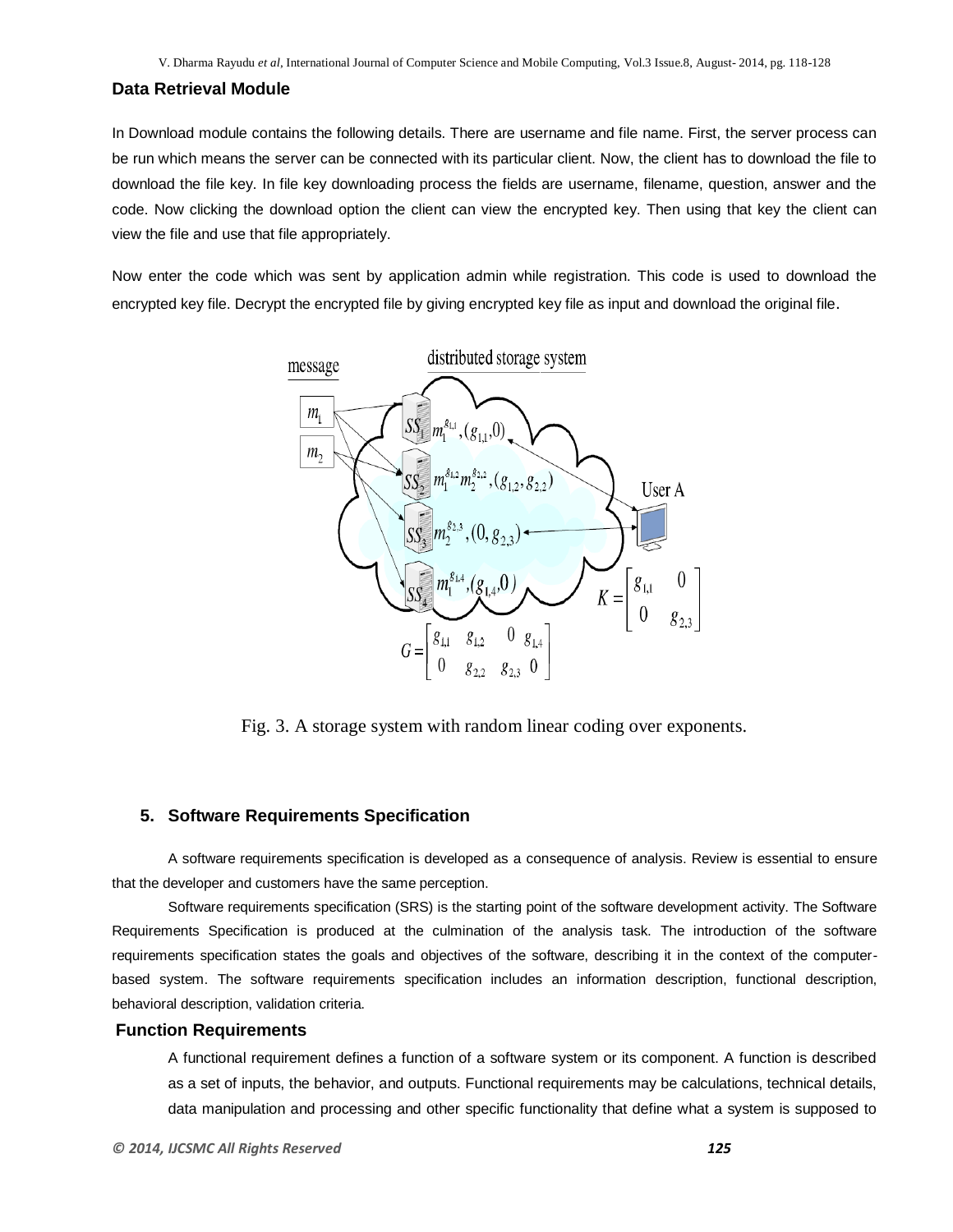V. Dharma Rayudu *et al*, International Journal of Computer Science and Mobile Computing, Vol.3 Issue.8, August- 2014, pg. 118-128

accomplish. Behavioral requirements describing all the cases where the system uses the functional requirements are captured in use cases.

The Functional Requirements which are identified in this project are as follows

- 1. Data Uploading
- 2. View Data and Forward Data
- 3. Receiving Data and Download Data

### **Non Functional Requirements**

Non-Functional requirements describe how the product should be implemented. A Non-Functional requirement is a requirement that specifies criteria that can be used to judge the operation of a system, rather than specific behaviors. Non-Functional requirements are often called qualities of a system. The major Non-Functional requirements of the system are as follows.

## **USABILITY**

The system is designed with completely automated process hence there is no or less user intervention. The end user can easily navigate the entire system as it is developed in windows application. The application gives the status messages regularly based on the user actions performed. Thus the access to this system is very easy.

## **RELIABILITY**

The system is more reliable because of the qualities that are inherited java language. This application donot depend on the external memory and hence its space complexity is very less.

## **IMPLEMENTATION**

 The system is implemented in windows environment. Java language is used as front end. The user interface is designed in such a way that it is very flexible and can be easily accessed by the end users. My Sql is used as back end for storing the data.

## **HARDWARE REQUIREMENTS:**

|           | Processor              | - Pentium -III              |
|-----------|------------------------|-----------------------------|
| $\bullet$ | Speed                  | - 1.1 Ghz                   |
| $\bullet$ | <b>RAM</b>             | $-256 \text{ MB}(min)$      |
| $\bullet$ | <b>Hard Disk</b>       | $-20$ GB                    |
| $\bullet$ | Floppy Drive - 1.44 MB |                             |
| $\bullet$ | <b>Key Board</b>       | Standard Windows Keyboard   |
| $\bullet$ | Mouse                  | - Two or Three Button Mouse |
|           | Monitor                | SVGA                        |
|           |                        |                             |

## **SOFTWARE REQUIREMENTS:**

- Operating System : Windows95/98/2000/XP
- Application Server : Glassfish Server
- IDE : Net Beans 6.8
- Front End : Java, JSP
- Script : JavaScript : JavaScript
- Mail Server : James Server 2.1.3
- Mail Application : Mozilla Thunderbird
- Database : MYSQL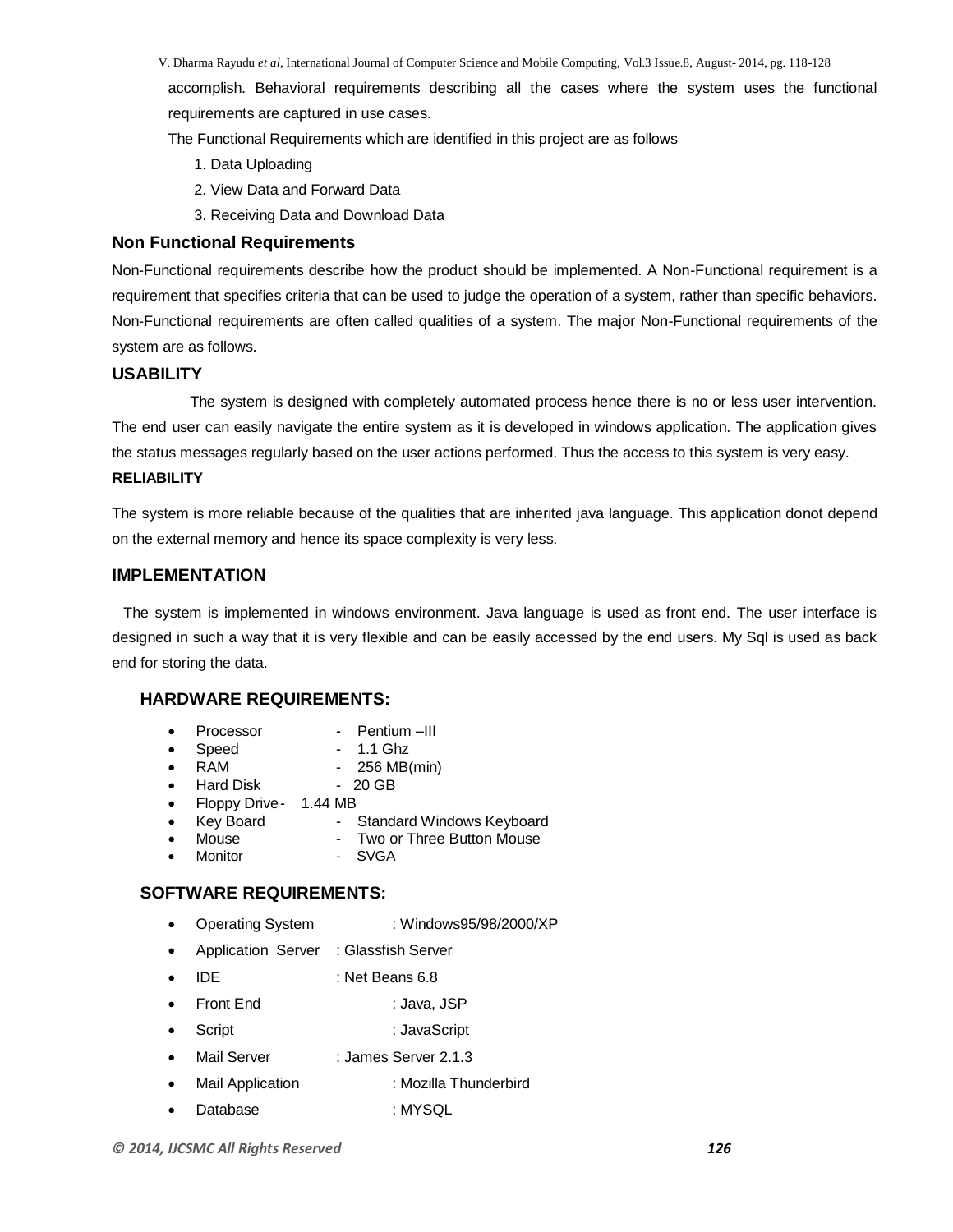# **6. Conclusions**

In this paper, we consider a cloud storage system consists of storage servers and key servers. We integrate a newly proposed threshold proxy re-encryption scheme and erasure codes over exponents. The threshold proxy reencryption scheme supports encoding, forwarding, and partial decryption operations in a distributed way. To decrypt a message of k blocks that are encrypted and encoded to n codeword symbols, each key server only has to partially decrypt two codeword symbols in our system. By using the threshold proxy re-encryption scheme, we present a secure cloud storage system that provides secure data storage and secure data forwarding functionality in a decentralized structure. Moreover, each storage server independently performs encoding and re-encryption and each key server independently perform partial decryption. Our storage system and some newly proposed content addressable file systems and storage system are highly compatible. Our storage servers act as storage nodes in a content addressable storage system for storing content addressable blocks. Our key servers act as access nodes for providing a front-end layer such as a traditional file system interface.

## **References**

- [1] J. Kubiatowicz, D. Bindel, Y. Chen, P. Eaton, D. Geels, R. Gummadi, S. Rhea, H. Weatherspoon, W. Weimer, C. Wells, and B. Zhao, "Oceanstore: An Architecture for Global-Scale Persistent Storage," Proc. Ninth Int'l Conf. Architectural Support for Programming Languages and Operating Systems (ASPLOS), pp. 190- 201, 2000.
- [2] P. Druschel and A. Rowstron, "PAST: A Large-Scale, Persistent Peer-to-Peer Storage Utility," Proc. Eighth Workshop Hot Topics in Operating System (HotOS VIII), pp. 75-80, 2001.
- [3] A. Adya, W.J. Bolosky, M. Castro, G. Cermak, R. Chaiken, J.R. Douceur, J. Howell, J.R. Lorch, M. Theimer, and R. Wattenhofer, "Farsite: Federated, Available, and Reliable Storage for an Incompletely Trusted Environment," Proc. Fifth Symp. Operating System Design and Implementation (OSDI), pp. 1-14, 2002.
- [4] A. Haeberlen, A. Mislove, and P. Druschel, "Glacier: Highly Durable, Decentralized Storage Despite Massive Correlated Failures," Proc. Second Symp. Networked Systems Design and Implementation (NSDI), pp. 143-158, 2005.
- [5] Z. Wilcox-O'Hearn and B. Warner, "Tahoe: The Least-Authority Filesystem," Proc. Fourth ACM Int'l Workshop Storage Security and Survivability (StorageSS), pp. 21-26, 2008.
- [6] H.-Y. Lin and W.-G. Tzeng, "A Secure Decentralized Erasure Code for Distributed Network Storage," IEEE Trans. Parallel and Distributed Systems, vol. 21, no. 11, pp. 1586-1594, Nov. 2010.
- [7] D.R. Brownbridge, L.F. Marshall, and B. Randell, "The Newcastle Connection or Unixes of the World Unite!," Software Practice and Experience, vol. 12, no. 12, pp. 1147-1162, 1982.
- [8] R. Sandberg, D. Goldberg, S. Kleiman, D. Walsh, and B. Lyon, "Design and Implementation of the Sun Network Filesystem," Proc. USENIX Assoc. Conf., 1985.
- [9] M. Kallahalla, E. Riedel, R. Swaminathan, Q. Wang, and K. Fu, "Plutus: Scalable Secure File Sharing on Untrusted Storage," Proc. Second USENIX Conf. File and Storage Technologies (FAST), pp. 29- 42, 2003.
- [10] S.C. Rhea, P.R. Eaton, D. Geels, H. Weatherspoon, B.Y. Zhao, and J. Kubiatowicz, "Pond: The Oceanstore Prototype," Proc. Second USENIX Conf. File and Storage Technologies (FAST), pp. 1-14, 2003.
- [11] R. Bhagwan, K. Tati, Y.-C. Cheng, S. Savage, and G.M. Voelker, "Total Recall: System Support for Automated Availability Management," Proc. First Symp. Networked Systems Design and Implementation (NSDI), pp. 337- 350, 2004.